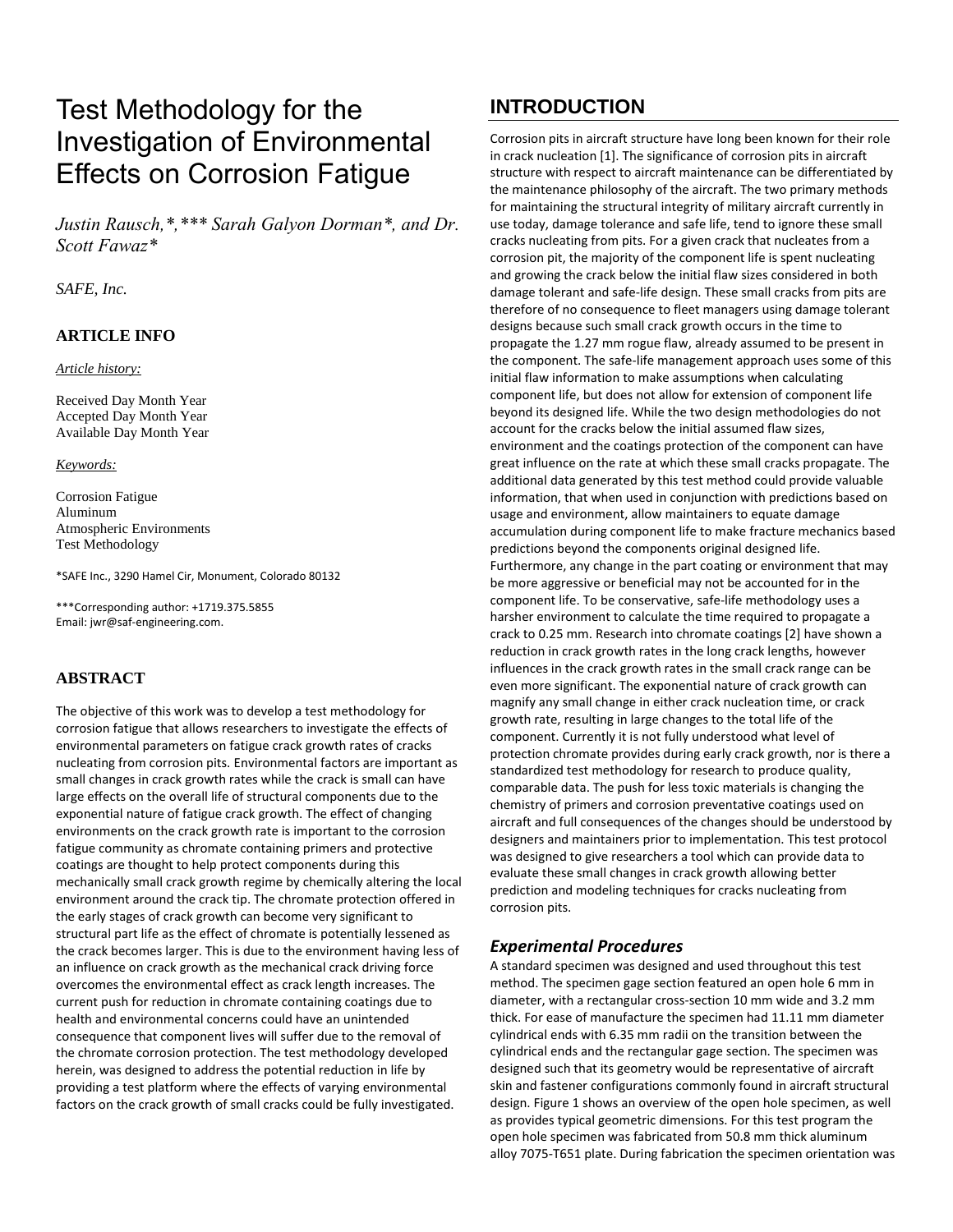kept aligned such that fatigue tests would be performed with the crack growing in the L-T direction. During specimen fabrication care was taken to locate the specimen centerline at a distance of 8.47 mm from the top and bottom surface of the plate. Specifying the thickness location from the surface of the aluminum plate was done to minimize any through-thickness variations that may affect the mechanical properties of the specimens. The material selection for this test program was aluminum plate originally produced for the Defense Advanced Research Projects Agency (DARPA) Structural Integrity Prognosis System (SIPS) program. The material used in the SIPS program was produced in a manner which replicated legacy aluminum alloys by keeping historically relevant material compositions [3] including typical amounts of contaminates relevant to the legacy material production. The most attractive feature of the SIPS material was the degree of material characterization performed, particularly the quality of the fatigue crack growth rate curves. The material characterization, particularly that of the fatigue performance, allowed for comparisons to be made between the open hole data generated from this work, and the previously generated characterization data. All data generated and compared herein was procured from the same lot of material to eliminate lot-to-lot material variances.

Since this method was focused on the change in fatigue crack growth rate under various environments, an automated method of fatigue crack length (and by extension rate) monitoring was needed. Based on the needed accuracy, automation, and durability, Direct Current Potential Drop (DCPD) [4] was used. Fundamentally DCPD works by passing a constant current though a material and measuring the change in voltage as a crack grows through the material. Two probes are spot welded to the specimen surface and because there is a fixed amount of material between the two probes there is also an associated fixed resistance between the two DCPD leads. Once a fatigue crack forms, there is less continuous material between the two leads and as a result less resistance. Based on Ohm's law, as the resistance decreases so does the voltage given that the current remains constant. Using this method of crack detection provides multiple advantages. DCPD probes can be placed in positions not possible or practical with conventional measurement techniques, DCPD is automated, and the required size of the DCPD probes are small. As only a small amount of the probe needs to be in contact with the specimen surface to make electrical contact, the form factor allows the probes to be placed in small physical spaces in close proximity to the areas of interest. For this work, the area of interest is the laboratory created corrosion pit used for crack initiation. The form factor of the DCPD leads are important because of the stress concentrations generated by the pits. Large attachment methods could potentially have larger associated stress concentrations and change the nucleating feature away from the corrosion pit. The engineering challenge from the latter requirement becomes evident when dealing with small crack nucleating defects such as corrosion pits. The stress concentration due to the wire attachment can be greater than that of the corrosion pit causing fatigue nucleation at the lead attachments. Additionally, lead wire placement and spacing have precision and accuracy effects on the measured DCPD signal voltage. A protocol was developed solely devoted to producing a robust lead wire attachment to the specimen through micro-spot welding of copper or platinum wire.

Specimen preparation involved three major areas, specimen pitting, DCPD lead wire attachment, and thin film salt application. Since all fatigue cracks in this work nucleated and propagated from a laboratory created pit, a standardized method using best practices for pit creation was developed. The pitting procedure and DCPD lead wire placement were required for each test specimen, and keeping the preparation between specimens consistent was required for production of repeatable data. For that reason, each of the major preparation steps

used best practices to produce consistently prepared specimens. In this testing a laboratory generated corrosion pit is created on the corner of the hole bore where it intersects the planar surface. These laboratory generated pits are formed from an electro-chemical process which produces a rough surface morphology that is similar to pits observed from surveying in-service damage. The rough surface morphology is desired because the typical crack nucleating features tend to be micro-pits that form at the bulk material and pit surface interface [5]. Figure 2 depicts the typical crack nucleating micro pit. Scanning Electron Microscope (SEM) fractography was used to confirm that the laboratory generated pit was the nucleating feature of the fatigue cracks. Full details of the pitting procedure can be found in reference [6]. An overview of the basic steps in the pitting protocol is outlined as follows:

- I. Make a hole of the same diameter size as the desired pit in a piece of vinyl tape.
- II. Adhere the tape with the hole centered on the desired pit location.
- III. Mask off all areas of bare metal aside from the hole in the tape and an area for the constant current lead to be attached.
- IV. Submerge the specimen in the pitting solution.
- V. Apply a constant current through the specimen.
- VI. Allow the electrochemical reaction to take place for the desired amount of time to produce the desired pit size. A table relating current and desired pit size is shown in the full procedure.

Once the specimen has been pitted the next step was the attachment of the DCPD wires to facilitate crack length monitoring. Crack length measurement using the DCPD method requires spot-welding of DCPD measurement probes (copper or platinum wires) to the sample surface. An in-house designed and manufactured welding stage was utilized for repeatable spot-weld location. The electrode used in the spot welding process is machined and polished to reduce its dimension to facilitate smaller weld joints and better placement of the probe wires on the AA7075 specimens. Figure 3 shows the spot welded copper wires (0.127 mm) and platinum wires (0.127 mm) on AA7075 specimens. Consistent probe spacing is required to provide good DCPD resolution. For consistent placement of the DCPD leads a special fixture was used. This spot welding fixture consists of a translation stage with specimen specific holders to locate the open hole specimens under a stereo microscope. This allowed DCPD leads to be positioned with increased accuracy. The DCPD signal resolution is dependent on specimen material, specimen geometry, experimental setup and experimental environment. Early experiments revealed that probe spacing predominantly influences the DCPD voltage signal. The probes placed closer to the corrosion pit increase the signal's sensitivity to crack growth, but the raw DCPD signal value is decreased with corresponding decrease in the signal-to-noise ratio. Probes placed farther apart on either side of the corrosion pit increases the signal-tonoise ratio but the DCPD voltage will be less sensitive to crack growth. Therefore, an optimum distance of 1.0 mm was used as the recommended probe spacing for the open hole specimen throughout fatigue testing. The probe spacing also has the secondary effect of impacting the ability to protect the leads during testing. As the probe spacing decreased the difficultly in properly covering the leads increases because there is a finite amount of space between the hole edge and the lead wire attachment location. Locating the DCPD leads with an offset from the hole edge is required to avoid compounding the stress concentration  $(K_t)$  of lead weld with the  $K_t$  of the hole, as well as leaving space to protect the leads from environment. Material selection for the DCPD lead wires are typically a choice between copper and platinum. Copper wires were originally used for spot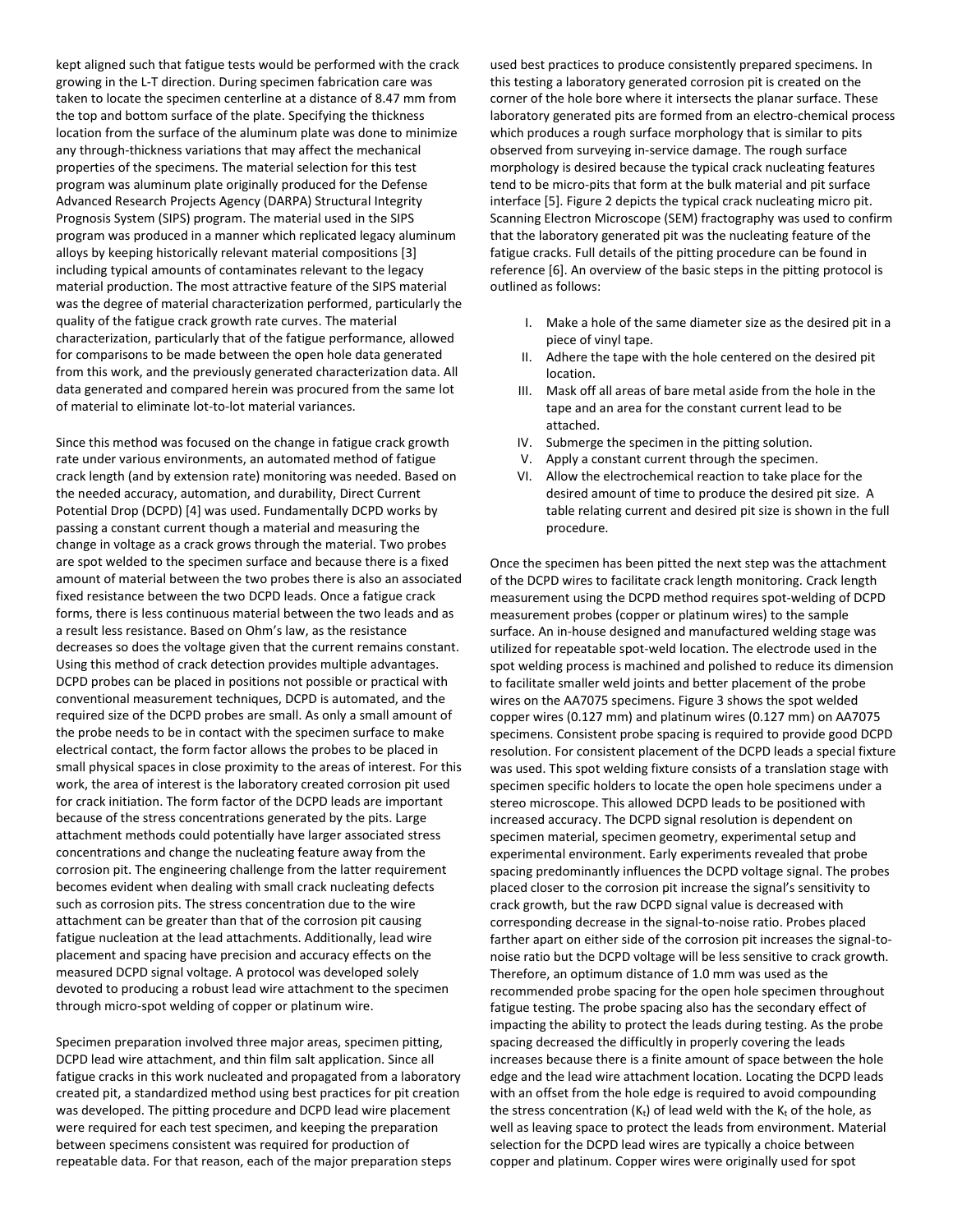welding on AA7075 specimens however, as the pit sizes decreased the damage due to the copper spot weld began to approach the stress concentration of the pit and would occasionally nucleate fatigue cracks. Initiation due to welding damage was observed during initial test development. To alleviate the damage due to copper spot welding a switch to platinum lead wires was investigated. This change in material helped to reduce the stress concertation at the spot-welds, however durability issues necessitated a return to copper wire during full immersion and atmospheric tests as the galvanic potential difference between aluminum and platinum made lead protection a priority. The DCPD sensing wires were attached according to the spot welding protocol with the basic steps outlined below and the full method discussed in reference [6].

- I. Affix the specimen into the specimen holder under the microscope.
- II. Clean the surface of the specimen and the leads (aka DCPD sensing leads, probe wires or probes) of the DCPD wire with alcohol or other degreaser to prepare the sur-face for welding.
- III. Temporarily secure the leads of the specimen near the pit.
- IV. Position the DCPD leads as near to the pit as possible without damaging the specimen surface near the pit.
- V. Lower the spot weld probe tip into contact with the DCPD wire.
- VI. Fire the electric pulse.

Testing under atmospherically relevant conditions required a method to deposit thin layers of contaminates onto the specimen surface. For this work sodium chloride was used as the corrosive contaminate based on its efficacy and solubility. To create the thin layer of salt on the specimen surface, this test method refined a hand deposition method for creating the atmospherically relevant thin film on the open hole specimen surface. Methanol was used as the medium in which to transport the salt in order to form an even coating on the specimen surface. This was achieved by dissolving sodium chloride in methanol at a ratio of 140 mg of NaCl per 50 ml of methanol. The mixture was then dispensed by pipet onto the specimen surface at a dosing rate of 400 micrograms per square centimeter. The 400 microgram salt load was chosen to provide an accelerated test with respect to measured atmospheric deposition rates [7]. The next step was to heat the specimen with the heat gun to approximately 54 °C. At this temperature, the surface was hot enough that when a drop of the salt solution hits the specimen the methanol evaporates immediately leaving behind the salt in an even coat where the droplet hit the specimen surface. Droplets were then spread about the surface in multiple raster passes with each subsequent pass offset slightly from the previous pass. The multiple passes of drops produced an evenly coated surface. The surface may require reheating to keep the temperature in this range. Heating the surface much beyond a surface temperature of 60 °C would bring the methanol beyond its Leidenfrost point. At this point the methanol stayed in its droplet form with a thin layer of air insulating the droplet from the specimen surface. This kept the droplet from evaporating at the intended deposition location. Additionally, the air insulation allowed the droplet to move around on the specimen surface frequently causing the droplet to fall off the specimen. The hand deposition method can be summarized by the following:

- VII. Mix methanol and salt to the desired concentration
- VIII. Heat specimen to approximately 54 °C
- IX. Dose specimen with pipet, repeat as necessary to achieve the desired salt loading

Once pitted, welded, and DCPD leads protected with epoxy, all specimens were fatigue tested using a servo-hydraulic load frame. All fatigue testing was performed at a maximum applied stress of 125 MPa with a variable amplitude marker spectrum at a stress ratio (R) of 0.65. The marker spectrum was a sequence of loads applied in blocks to produce visible markers on the fracture surface. The spectrum alternated between load cycles at 100 percent of the maximum applied load and 80 percent of the maximum load in bands of 100 and 10 cycles. This is graphically represented in Figure 4. These visible markers were then used to correlate crack length to cycles during posttest data analysis allowing for reconstruction of the crack path and growth rates. An scanning electron microscope (SEM) image showing typical markers as observed on the post-test fracture surface are seen in Figure 5. Fatigue testing was split into three environmental conditions, laboratory air, full immersion, and atmospherically relevant thin film testing. Baseline fatigue tests were conducted in laboratoryair using DCPD methods to collect fatigue crack growth rate data. Specimen loading was conducted with the variable amplitude "marker band" test spectrum to aid in post-test crack growth reconstruction. Post-test fracture surface reconstruction was carried out via SEM. The post-test reconstruction of the fracture surface provided critical information required to calibrate the open hole test specimen by relating crack length to cycles. All laboratory air tests were conducted at a maximum remote stress ( $S_{max}$ ) of 125 MPa, maximum applied load  $(P_{\text{max}})$  of 4 kN at a stress ratio of R = 0.65 and a frequency of 10 Hz. After the fatigue test concluded, markers on the fracture surface were located in relation to the root of the lab induced corrosion pit. The measured marker locations were coupled with known cycle counts to enable reconstruction of the specimen crack front creating correlation between the crack length and cycle count. Knowing the reconstructed crack growth history allowed the estimation of key points of interest, such as nucleation time and when the periphery crack formation occurred. Periphery crack (a crack that has a continual crack front that intersects both of the plane surfaces) formation is particularly important as this is the earliest time that crack growth predictions can be made. Figure 6 illustrates the mapped data taken from the post-test fracotgraphic measurement of marker bands. Using the normalized DCPD voltage and plotting against the crack lengths measured from the marker bands a calibration curve relating normalized DCPD voltage to crack length can be created. Figure 7 shows the calibration curve for the open hole specimens. Fitting a 6th order polynomial trend line for each of the two crack directions provides equations that relate each of the two crack directions to a single normalized voltage. By separating the two crack directions, both the 'a' and 'c' direction crack lengths are correlated independently. The results generated in laboratory air can be applied to the open hole specimen to create crack growth calculations for subsequent tests in varying environments. The baseline testing also validated crack growth models in order to calculate the beta correction factors needed to calculate stress intensity values. Once the crack lengths were known, it was then possible to calculate the stress intensity factor (K), and plot the crack growth rate curves for each test. AFGROW was used to calculate the Beta correction factors and resulting stress intensity factor based on the measured marker band crack lengths. These calibrations are required to be done in air, as most of the other environments will corrode the fracture surface and render the marker measurements unresolvable.

To be a successful test method, the developed methodology must be able to detect the changes in crack growth rates due to changes in environmental parameters. To validate the test method two full immersion environments known to accelerate and inhibit crack growth rates were used [8]. The aggressive environment was introduced to prove the test method can generate the required data to detect acceleration in crack growth as well as be durable enough to collect quality data throughout the test. The first full immersion test was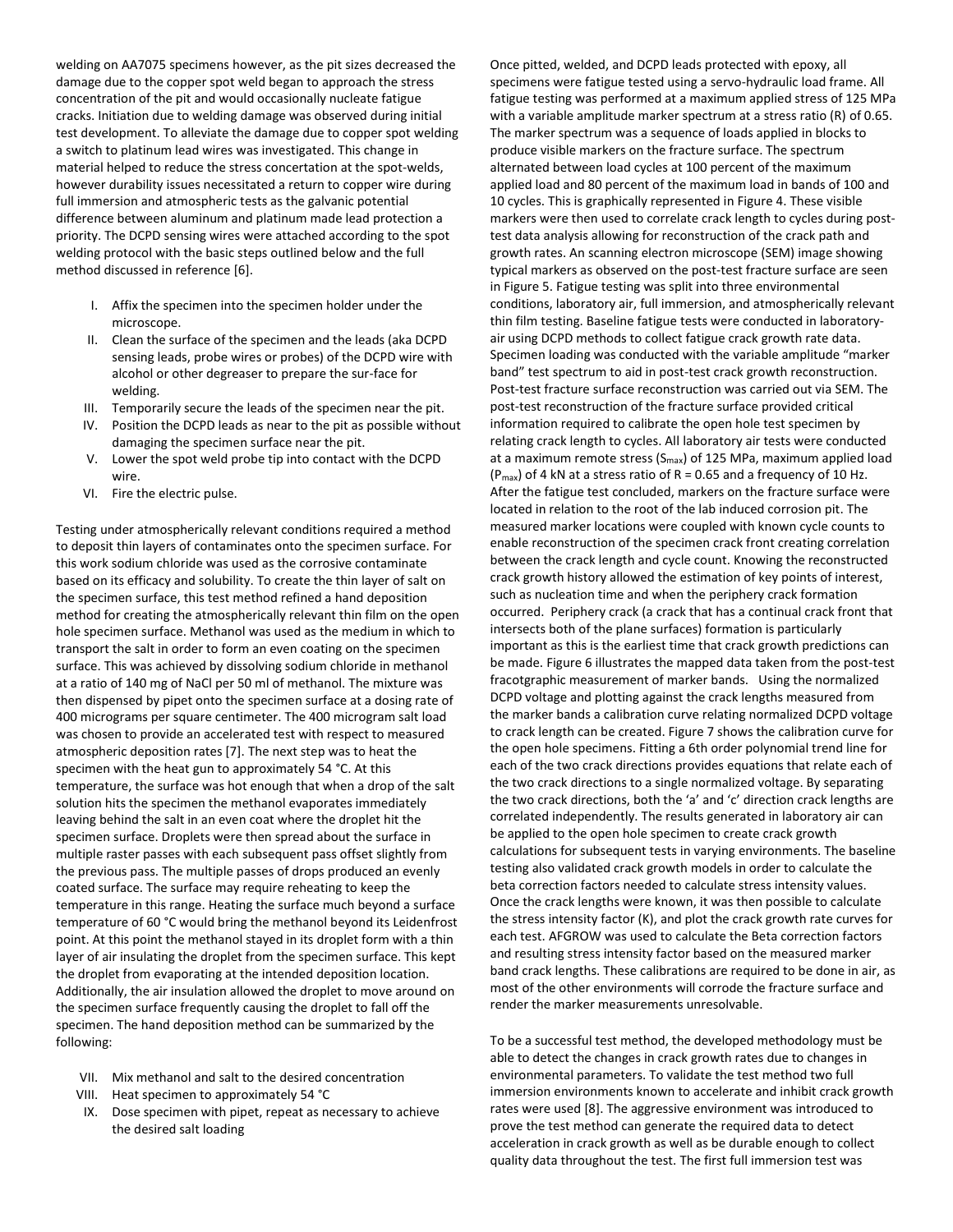prepared by creating a 150 µm diameter pit at the corner of the hole according to the pitting methods outlined earlier. Once pitted, the DCPD leads were spot welded, using the spot welding protocol, to the specimen and the specimen was secured in the test chamber and filled with 0.06M salt water solution. The specimen was then tested with the 10-4-6 marker spectrum until fracture. The open hole fatigue specimens tested in full immersion were identical in geometry to those tested in the laboratory air calibration work. The loading conditions between the laboratory air and full immersion testing were also kept constant at the 125 MPa stress level. The test frequency was slowed to 1 Hz in immersion whereas the test frequency was 10 Hz in laboratory air. The reduction in test frequency allowed more time for the environment to affect the exposed crack tip for each load cycle. The reduction in test frequency was performed such that the load rate was changed, keeping the crack tip open for a consistent amount of time. The change in load rate was required to keep the time between cycle peak to cycle peak at one second in order to maintain the 1 Hz test frequency regardless of cycle amplitude. The stress ratio of 0.65 also increases the amount of time the crack is open which maximized the effect of environment. If the test frequency is too fast, the environmental effect is minimal producing results closer to those in air. This test frequency also affects the potential efficiency of future testing when added corrosion inhibitor will be added to the environment. In order to keep the frequency consistent between test conditions it was required to be fixed at this time and account for both test conditions. The 1 Hz test frequency is ultimately a trade-off between test duration and time of crack tip exposure to environment. The test cell shown in Figure 8 was constructed from two Polytetrafluoroethylene (PTFE) endcaps clamped to a glass cylinder. O-rings seal both the top and bottom caps to the glass cylinder. The round specimen bottom is also sealed with an O-ring with pressure applied to a sealing plate providing clamp-up to form a seal between the specimen and the test cell. Around the top of the specimen there was a relief where the specimen passed through the upper end cap of the test cell. This relief was provided to ensure that no load could be transferred to the test cell, which would bypass the specimen effectively lowering the applied stress. Tests were conducted until the specimen fractured. This basic procedure was repeated with tests performed in a 0.06M NaCl solution with 0.03M NaMoO<sub>4</sub> inhibitor added to the bulk solution. This solution was used to create an environment that would produce crack inhibition. A final series of tests used the same procedure while replacing the full immersion solution with wet air rehydrating a salt film deposited on the specimen surface.

#### *Results*

Using the methods and specimen discussed in the Experimental Procedures section, baseline testing was completed in laboratory air at room temperature. The laboratory air testing was performed in order to validate the specimen design by comparing crack growth rate data between the characterized plate of legacy 7075-T651 and data generated using the open hole specimen. This characterized data would serve as a benchmark for all subsequent data generated from the pit-to-crack development work. Baseline testing was performed at a peak stress of 125 MPa and R equal to 0.65. The variable amplitude marker spectrum was used throughout all tests. Fatigue crack growth rates shown in Figure 9 compare the fatigue crack growth rates of the open hole pit-to-crack test specimen and the previously characterized legacy 7075-T651 plate data. Baseline testing showed good agreement between the published legacy 7075-T651 data and the open hole data generated by the open hole specimen. There are some observable differences between the two data sets. One difference appears to be the threshold around  $\Delta$  K of 3.5MPa $\sqrt{m}$  for the open hole data. This apparent threshold is mostly due to the very small crack growth at the start of the fatigue test coupled with the variable amplitude loading. These two factors make it difficult to discern crack growth from noise

at small crack growth. The open hole crack growth data matches the legacy crack growth data very well between  $\Delta$  K of 3.75MPa $\sqrt{m}$  to 5.5MPa√m. After 5.5MPa√m the rate dips below the previous fatigue crack growth rate data. Verification of the dip in crack growth rates was performed by analyzing another set of crack growth rate data from a second geometry. The second geometry was a single edge notch specimen (SEN) fabricated from the same lot of 7075-T651 plate at the T/6 plate thickness. The only difference between the SEN specimen and the open hole specimen is geometry. The SEN crack growth data follows the same trend beyond  $\Delta$  K of 5.5MPa $\sqrt{m}$ . The SEN data dipping below the previously published data suggests well known inter-laboratory variability [9] between the previously generated and current data. Additional noise in the crack growth data was generated by the variable amplitude loading, as the crack growth rate during the 80% marker band cycle still uses the K data from the 100% load cycles. Therefore under the 80% marker cycles an apparent decrease in crack growth is observed. The general trend in crack growth rate still provides a comparison between conditions as the data is consistent across all environments. Future data reduction will address this error by recalculating K for the 80% marker cycles.

The baseline testing showed the specimen and DCPD crack growth calibration worked well for air testing, however the interesting data is produced by the pit-to-crack test methodology when fatigue tests conducted in various environments. While not relevant to operational aircraft, full immersion testing is commonly performed to investigate corrosion fatigue behavior. It is well know that immersion in a chloride solution will accelerate crack growth. The sensitivity required of this test method is such that verification of increased crack growth rates in aggressive environments needed to be confirmed. Verification of test performance was performed with the open hole specimen immersed in a 0.06M NaCl solution. Loading was kept consistent with air data by continued use of the marker spectrum with a 125MPa maximum remote stress and 0.65 R. The test frequency was slowed to 1 Hz for full immersion testing in salt water. Figure 10 shows a comparison of crack growth rates between the open hole specimen in laboratory air and full immersion in saltwater. The result of the full immersion verification tests in 0.06M salt water solution was an upward shift in the fatigue crack growth rate throughout the stress intensity range. The increase in crack growth rate due to the salt solution was the expected result and one that validates the ability of the test method to detect the acceleration of cracking due to an aggressive environment.

With the baseline testing having validated the specimen and DCPD crack growth calibration, and the full immersion testing in salt water providing the expected increase in crack growth rate, the next method that required validation was to show measurable inhibition. A previous study by Warner [10], had already shown that with relatively low concentrations of molybdate, and at low test frequencies (about 1 Hz and below), small amounts of crack growth inhibition were observed. To further validate the test method the open hole specimen was fatigue tested fully immersed in a 0.06M NaCl solution with 0.03M NaMoO<sub>4</sub> added. A reservoir of one liter of solution was continually circulated throughout the test duration. Loading was kept consistent with previous testing, using the 125MPa maximum remote stress, with the variable amplitude marker spectrum keeping R equal to 0.65. Figure 11 shows a comparison of fatigue crack growth rates between the open hole specimen in laboratory air, full immersion in salt water, and full immersion in saltwater with added inhibitor. Adding the inhibitor to the salt solution was found to inhibit crack growth at lower ΔK values when compared to the full immersion in salt water specimen. The effect of inhibitor can be seen from a ΔK of approximately 4MPa√m until 5.75MPa√m, where the crack growth rate is similar to the specimen tested in air. Beyond  $\Delta$ K of 5.75MPa $\sqrt{\ }$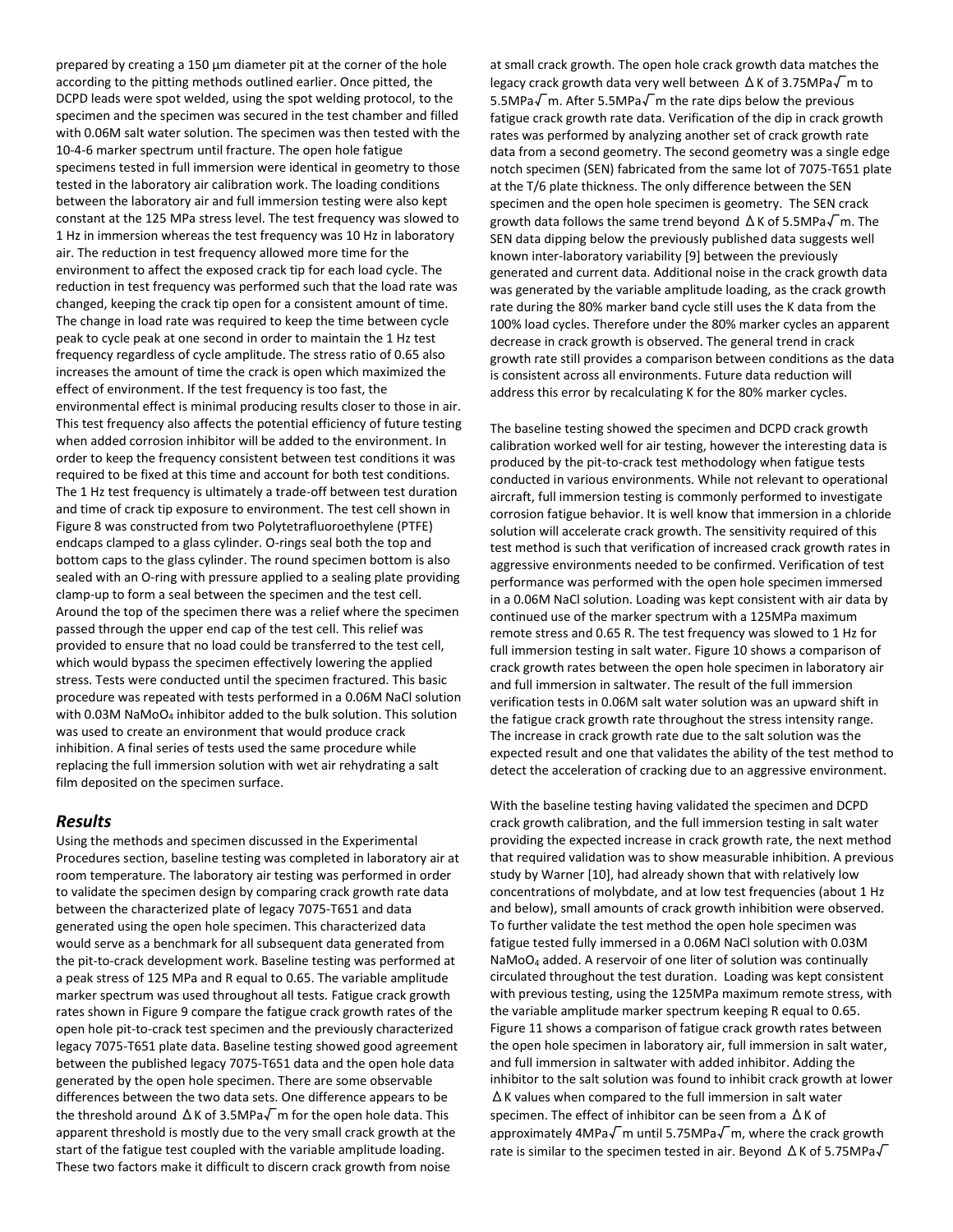m the crack growth rate increases until it matches the full immersion data. By observing the decrease in crack growth rate between 4MPa√ m until 8MPa√m as compared to the salt water environment, the test method successfully measured crack growth rate inhibition validating the measurement capability.

Open hole specimens tested with thin salt rehydrated by RH were prepared for testing by depositing the salt by the hand deposition method discussed in the Experimental Procedures section. A dosing rate of 400 micrograms of NaCl per square centimeter was used. The front and back of the flat surface of the specimen were covered with salt to maximize the total wetted area. The specimen was then installed inside a modified version of the full immersion test cell in which a dam that surrounds the specimen was affixed to the lower end cap. A mixture of glycerol and water was added to bring the inside of the test cell to a constant relative humidity [11]. The glycerol and water mixture was not allowed to directly make contact with the specimen surface. Figure 12 shows a specimen installed in the test cell and affixed to the test frame. Atmospheric corrosion testing was conducted at 80% relative humidity with a test frequency of 1 Hz. The marker load spectrum with a peak stress of 125MPa was applied with R equal to 0.65 for consistency between all test environments. The specimen was then cycled until fracture. After fracture the specimen was removed from the test cell for fracture surface analysis. Salt was found on the fracture surface confirming that the environment made it into the crack during the test. Figure 13 compares the fatigue crack growth rate curves between the laboratory air, salt water full immersion, and thin salt film specimens. Overall, the hydrated thin salt specimens exhibited an increase in crack growth rate slightly below the full immersion specimens but still accelerated compared to laboratory air data. An interesting aspect of crack rate data is between ΔK of 4 MPa√m and ΔK of 6 MPa√m. In this region the thin salt film specimen is exhibiting crack growth rates similar to air, however once the ΔK rises above 4.5 MPa√m it is approximately the same value as the full immersion specimen. This transition happens very early in the test, where potentially the crack opening is too small to allow the ingress of environment. Once the crack grows larger, the opening displacement is higher and allows the environment into the crack accelerating the crack growth rate.

# *Discussion*

This test procedure was developed to investigate the effect of environment on the nucleation and propagation of fatigue cracks. The goal was to create a test procedure that any reasonably equipped test laboratory could execute by following the stated procedures. Additionally, the test protocol should create test data that can be directly compared from one test site to another. A common test procedure could lead to a greater sharing of data among the research community and aid in the collective understanding of the how nucleation of fatigue cracks from pits can be slowed or stopped. Major components of the test procedure include; methods to create laboratory generated corrosion pits that replicate in-service observed damage, mechanical testing guidance for fatigue testing in both laboratory air and under various environments, and data collection, analysis, and interpretation of the results. The ultimate goal of this test methodology would be widespread acceptance as a standardized method for testing how various environmental factors influence crack nucleation and growth. The test procedures currently have proven to be capable of creating laboratory generated pits of tailored sizes, being able to consistently match fatigue crack growth rates in laboratory air, and capture the reduction of life and influence of environment on test specimens.

An open hole specimen was developed to serve as the standard platform on which the corrosion fatigue test methodology is built. The design of the specimen was envisioned to be easily fabricated with minimal specialty tooling or fixturing required. The specimen hole diameter and gage thickness are common in aircraft construction and the narrow width with respect to hole diameter was chosen to have the stress intensity factor (K) equal at the crack tip along the hole bore and plate surface ideally producing repeatable corner cracks. In addition, this geometry was chosen for its openness to environment, and flexibility for future geometries incorporating filled holes and galvanic couples. The specimens in this program were fabricated from a batch of legacy material. The use of legacy material is an important distinction as modern versions of materials have reduced the amount of impurities in the alloys. The reduction in impurities matter when trying to compare corrosion rates from newly produced materials to those manufactured by original legacy production methods. This is further needed as the original aircraft structure would have been produced using these legacy methods. Particular focus was placed on the iron content of the legacy aluminum, as crack nucleation has been observed from the iron bearing constituent particles [12]. This legacy 7075-T651 material was used throughout the pit-to-crack program because of the characterization work performed during the aforementioned DARPA SIPS program, and the relevance of this material to the sustainment efforts of legacy aircraft.

From test experience the DCPD lead wire material selection becomes a question of durability and protection. Based on the results of the fatigue testing performed during this test program, it can be concluded that copper DCPD leads performed equally to the platinum leads in laboratory conditions and surpass them in atmospheric environments. However a question was raised about the size of the damage site around the spot-welded leads. The weld joints were quantified by performing an investigation during this time. A spot-welded DCPD lead was cross-sectioned and polished to observe microstructural changes caused by the spot-welding procedure. A sample specimen was spotwelded according to the protocol using the standard pointed copper welding tip and an energy level of 7.4%. The spot-welded specimen was sectioned near the aluminum-platinum joint. This sample was then mounted in a Bakelite puck and ground until the fused material was visible in an optical microscope. The surface was then etched such that the aluminum grain boundaries were visible. The typical microstructure around one of the aluminum-platinum spot-welds is shown in Figure 14. In Figure 14, the only area of interest was a small dark area can be seen just below the spot-weld. This area appears to be a small region where the spot-weld energy has possibly affected the base material. The hypothesis was that the discolored area was the dissolution of platinum into the aluminum during the spot-welding process which was then preferentially etched during sample preparation. Of additional note is that grain structure around the weld did not appear to be altered. For the sake of quantifying the damage site, the size of the discolored area was used, even though no microstructural changes were observed as this method would lead to a conservative result. The weld damage site was approximately 50 µm (in the 'a' or in the L-S direction) by 20 µm (in the 'c' or L-T direction). By comparison a typical pit used during testing was approximately 50 µm in the 'c' direction and 40 µm in the 'a' direction. These potential damage site sizes were typically smaller than the pit size; however, as desired pit size decreases, the spot-weld damage site may become more critical. It should be noted that during testing all tests nucleated cracks from the corrosion pit rather than the lead wires. The protection of the DCPD lead wires from corrosive attack during fatigue testing is one of the most critical steps in the test procedure. Failure to adequately protect the leads results in a ruined test. To protect the leads, epoxy was applied to the lead wires after spot-welding. A twolayer epoxy coating scheme was used to protect the leads. The first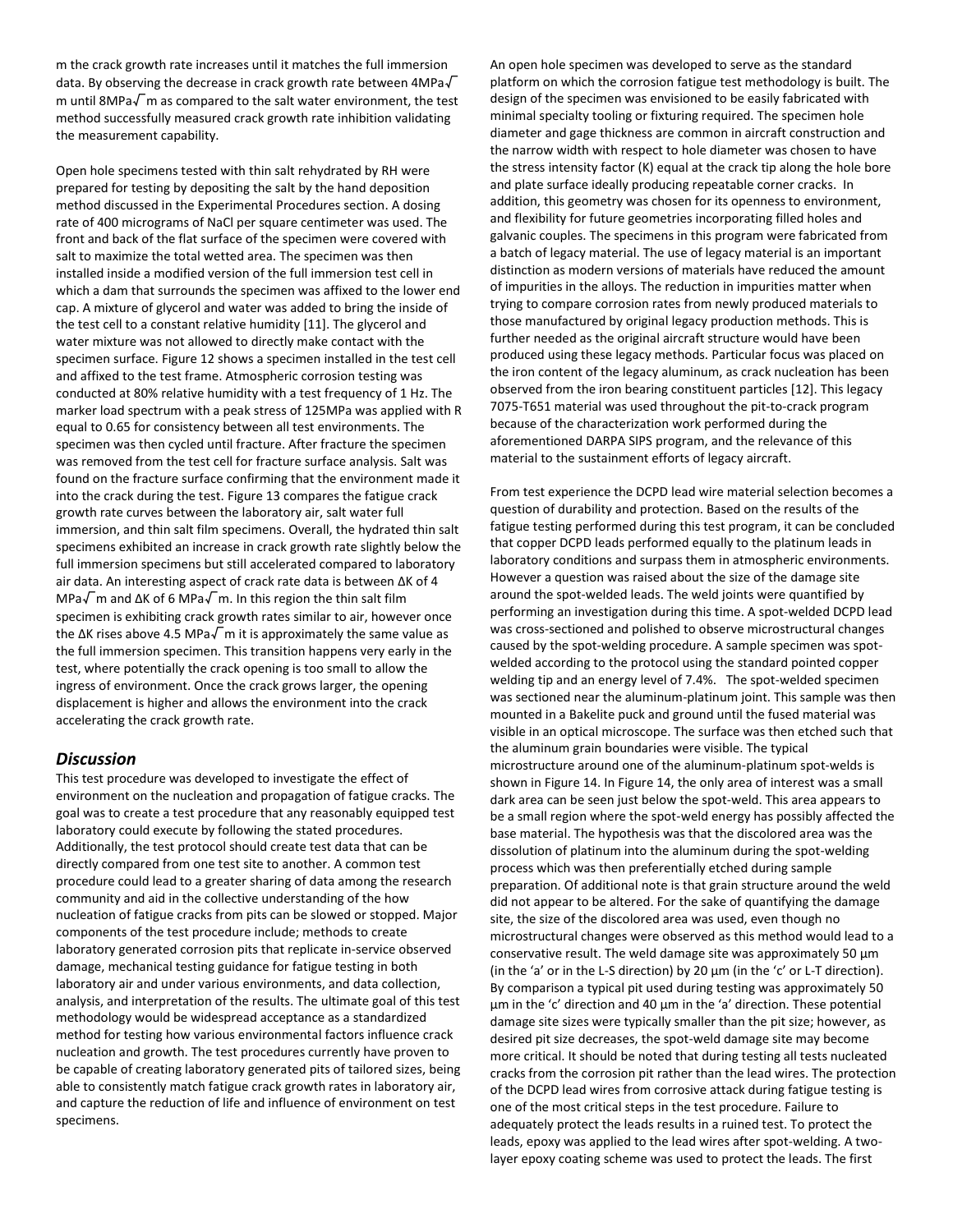layer was an epoxy that remained slightly pliable after cure to allow the bonded area a small amount of flexibility. A second epoxy was then applied over the first. The second epoxy was a marine toughened epoxy suitable for salt water bonding. The combination of the two epoxies proved sufficient to protect the DCPD leads of the open hole tests carried out in full immersion. Throughout open hole fatigue testing no specimen properly manufactured and protected nucleated a crack at the copper DCPD lead wire attachment spot welds. The fact that the copper wire spot welded joint did not nucleate any fatigue cracks during testing shows that with proper technique platinum wire is not required. The added reliability from the improved galvanic corrosion resistance between the copper lead wires and aluminum specimen indicates that copper lead wires should be used to insure DCPD lead wire longevity during environmental exposures as long as weld site damage does not occur. The durability gained with copper lead wires is important because as soon as the lead wire attachment fails all subsequent data from the test specimen is lost. The use of multiple spot welded or "stitched" spot welded DCPD leads was found to be lacking as a method for increased durability. The stitched DCPD lead concept, shown in Figure 15, came from a desire to have a secondary sensing path should one of the spot welds fail through a poorly welded connection or through corrosive attack due to a coating failure. In theory, the stitched spot welds appear to provide additional benefits over a single spot weld, but when put into practice the ability of the DCPD leads to sense the small crack growth declined as the multiple spot welds changed the DCPD voltage field. While it would be possible to create a new calibration curve that takes into account the change in DCPD voltage field due to the stitched leads, the use of copper lead wire was a simpler solution. With all things being equal, the discussed lead protection has proven up to the task of adequately protecting the DCPD leads. The time investment to test specimens solely for the new calibration curve would not have been worth the added effort unless long test durations are required and the current protection becomes inadequate.

Methods for hand deposition of thin film salts were developed with the process successfully creating evenly dispersed salt films on the open hole test specimens. After the salt mixture was dispensed by pipet the methanol was then allowed to evaporate, depositing the dissolved salt. Initial trials of salt coverage by the hand deposition method resulted in an uneven coating of salt across the specimen surface. Due to the surface tension in the methanol and changing concentration of salt while the methanol evaporated, the solution would wet the surface and dry unevenly. The deposited salt ring appeared to have increased in concentration at the edges during droplet evaporation. This allowed the salt to produce a thicker layer as the edges dry first and the center last. As the edges dried and the drying progressed inward toward the center, the concentration of salt would build up in the middle of the drop causing a gradient in the salt concentration from the edges to the center of the applied salt solution. The uneven salt concentration produced by the natural evaporation of methanol was insufficient to provide a consistent salt film. It was theorized that an increase in the evaporation rate would help reduce the chances for the salt to form along edges of the droplets. To increase the rate at which the methanol would evaporate forced air was used on the specimen surface while the drops were dispensed from the pipet. A fan was used to force air across the specimen surface while the salt and methanol was applied. This resulted in a quicker drying time, but was not fast enough to prevent the uneven distribution of salt. To produce an even higher evaporation rate a heat gun was used to apply heat directly to the specimen surface. The specimen surface was warmed to approximately 38 °C and the salt and methanol solution was deposited on the surface. The methanol solution evaporated much faster than the forced air method alone, but not fast enough as the salt distribution was still uneven. Additionally

during the time it takes for the methanol to evaporate it would rewet previously dried salt and redisperse the salt within the confines of the newly wetted area changing the salt concentration of previously deposited areas. After trying forced air and the lower surface temperatures with little added success, higher specimen surface temperatures were tried. Heating the specimen surface with a heat gun to approximately 54°C proved to be the best solution. In this temperature range the surface temperature was such that the methanol would flash off upon contact with the warm specimen surface. The dissolved salt in the methanol was left behind to form an even area of deposited salt where the droplet had made contact with the specimen surface. This process could be repeated consistently to evenly cover the specimen surface. The even salt surface was required in order to create a equal concentration of salt solution on the specimen surface when exposed to relative humidity. Upon exposure to humid air, the specimen surface would wet out and small water droplets were observed on the two faces of the specimen dosed with salt. The water droplets were spaced evenly across the salt treated surface providing opportunity for the environment to be drawn into the crack and provide acceleration of fatigue crack growth rates. SEM fractography was able to confirm the presence of salt on the fracture surface post-test. The presence of the salt on the fracture surface and the increase in crack growth rate over laboratory air testing proves that the surface deposited salt rehydrated by RH used by the test method is getting sufficient environment into the crack tip to affect fatigue crack growth rates.

Laboratory air testing of open hole calibration specimens provided similar results to the legacy 7075-T651 data. Initial test development was capable of creating a calibration curve relating the DCPD normalized voltage to crack length. This method for crack length calibration is only considered valid for the open hole specimen geometry shown in Figure 1. Any deviation from test specimen geometry, specific DPCD gain settings, or DCPD lead wire spacing could require additional calibrations to maintain data fidelity. It is recommended that fracture surface marker measurements be taken to verify specimen calibration for any change in specimen geometry or DCPD change. The fatigue crack growth data generated from the laboratory air calibration specimen matched the SIPS data very well from approximately a ΔK of 4 MPa√m through ΔK of 11 MPa√m. The threshold value observed below ΔK of 4 MPa√m was an artifact of the testing, and should not be considered actual threshold values. To generate threshold values K controlled tests will be required. K controlled tests are possible, but the amount of time to generate threshold data was beyond the scope of this project and do not have as much bearing on the practical crack growth rates observed in the reported data. Above ΔK of 11 MPa√m, the crack is approaching the edge of the specimen. As a result, the stress intensity rises too quickly above 11 MPa $\sqrt{m}$  to generate useful data points before the ligament fractures ending the test. Since the crack driving force is so large near the edge of the specimen there is likely little influence of the environment at this point and becomes outside the desired bounds of this test methodology.

Full immersion testing in 0.06M NaCl was successful in that the crack growth rate was found to be accelerated over the entire range of crack growth curve. The fact that acceleration was observed across the entire crack growth curve suggests that the method worked well, as the effect of environment should be more or less constant in full immersion. This effect was observed when looking at the comparison between the crack growth rates collected from the laboratory air specimens, and the specimens testing in the 0.06M NaCl solution. This result is expected as once the crack has nucleated and grown sufficiently large enough to have an open crack tip, the environment was free to act upon the crack tip throughout the remainder of the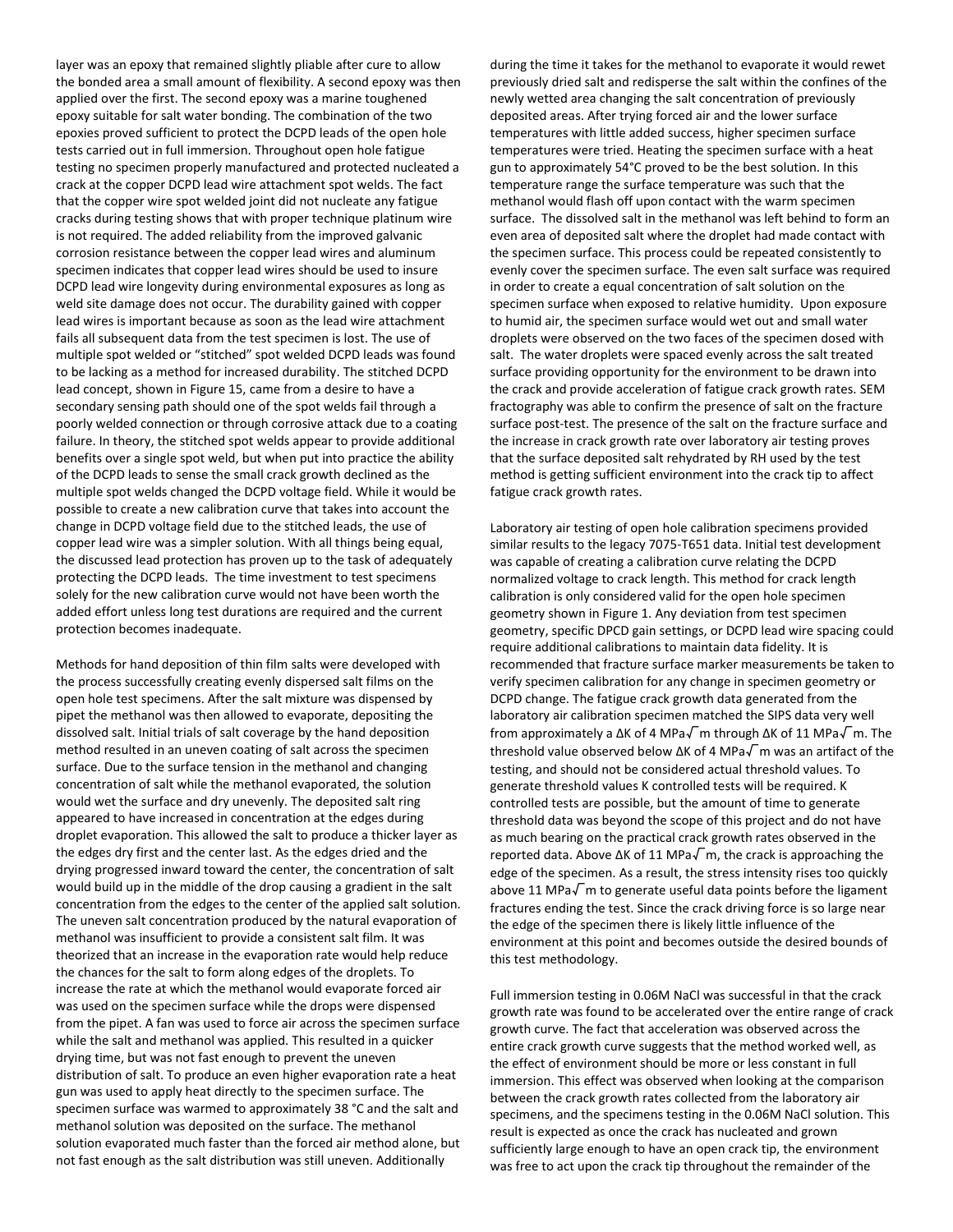test. While the test was ultimately performed to show that the test method could capture the crack acceleration due to environment, the real challenge was the protection of the DCPD lead wires. Initial testing with platinum DCPD wires exposed any weakness in lead protection as the galvanic couple between the aluminum base metal and the platinum DCPD lead was found to be very sensitive to any environmental ingress past the lead wire epoxy protection. To maximize the protection of the spot-welded leads, the location of the spot-weld was moved slightly away from the hole bore. The move allowed more space for the protective epoxy layers to bond to a flat surface more effectively sealing off the environment. A second challenge for lead protection came from the displacement of the specimen. The small amount of stiffness at the ligament meant that a stiff epoxy coating would quickly crack. To alleviate this, two coats of epoxy were used. The first coat was a more flexible epoxy which encapsulated the lead wire itself, while a second layer which was specifically for marine environments was applied over the first coat. The marine toughened epoxy was used to give the coatings additional resistance to the environment effectively protecting the first epoxy layer. The end result was methodology to monitor fatigue crack growth rate in a fully immersed corrosion fatigue environment.

Modern corrosion preventative coatings are designed to not only protect the substrate below the coating simply by covering the material, but by also offering electro-chemical protection as well. The design of these coatings are such that defects in the coating still offer protection from corrosive environments. In some cases the coating chemistry can actually inhibit crack growth [13]. Therefore crack acceleration due to environment is not the only test result of interest. To be truly robust the test method must also measure decreases in crack growth rates in the presence of environments that cause inhibition of the crack growth rate. This is particularly important for research into chromate replacement coatings [14], as equal protection and inhibition of crack growth is desired. Verification of the test method's ability to measure crack growth rate inhibition was conducted by measuring the decrease in crack growth rates of open hole specimens tested in 0.06M NaCl solution with 0.03M NaMoO4 inhibitor added to the bulk solution. This 0.06M NaCl solution was chosen as the base aggressive environment due to both its known amount of crack acceleration, as well as being of lower concentration to the typical 0.6M NaCl concentration. The lower concentration of NaCl was expected to allow the NaMoO4 inhibitor to show an effect, as the goal of this portion of the testing was to show its ability to measure the change in crack growth rate. One liter of the bulk solution was circulated by peristaltic pump throughout the test duration, with no additional aeration of the solution. The test conditions for specimen geometry, applied load, test frequency, test spectrum, and DCPD settings remained identical to the full immersion testing in 0.06M NaCl without added inhibitor. As with the air and salt water immersion testing, specimens were cycled until fracture. Inhibition with respect to full immersion in salt water was proven successful. Full immersion of the open hole test specimens in a  $0.06M$  NaCl +  $0.03M$  NaMoO<sub>4</sub> solution resulted in the test data shown in Figure 11. From the fatigue crack growth rates shown in Figure 11 a blanket vertical shift in fatigue crack growth rates due to the environment is not seen. While the vertical shift was observed in the acceleration of full immersion in salt water compared to laboratory air, the inhibited data forms a hybrid dataset between laboratory air crack growth rates and salt water full immersion crack growth rates. The inhibited crack growth rates at lower stress intensity levels exhibit crack growth rates similar to those seen in laboratory air, while at higher stress intensities the crack growth rates became more similar the full immersion in NaCl rates. In between these two regions, is a region showing a gradual transition between the air rates and salt water rates. The transition between the laboratory air to full immersion fatigue crack growth rates can be

rationalized based on the protection provided by the inhibitor. At low stress intensities, the crack growth rate is slower allowing the inhibitor time to provide chemical protection, however as the crack accelerates due to the increase in stress intensity, the time the inhibitor has to react with the crack surface decreases providing less protection. The lower amount of protection then begins to allow the environment to begin to accelerate the crack growth until it reaches the portion of the crack growth curve where the mechanical crack driving force dominates. The protection scheme learned from the salt water full immersion testing was also used during the full immersion with good success. Even with the longer duration of inhibited tests lead failure was not an issue. While testing described here was limited to NaMoO<sub>4</sub>, the method is designed such that any inhibitor is capable of being evaluated.

While full immersion testing provides an easy method to ensure a consistent environment in which to perform a test, it is also desirable to add atmospheric influences into the test method to extend the test method's capabilities to more complex environments. Aircraft are typically exposed to pollutants, airborne salts, and other contaminates while in fight or while stationary in storage on the ground. These contaminates are present on the airframe and can be wetted out by the change in relative humidity (RH) associated with a change in temperature. This change in RH may be due to either ground weather, or the temperature change from ground-air-ground cycles. Once fully wetted out, the contaminants are dissolved into solution and then provide the aggressive environment that can cause or accelerate existing damage. As a result, researchers have an interest in how corrosion fatigue crack growth rates change with these thin films rehydrated by RH. To address this need from the research community, a third test environment was used to investigate the test method's ability to detect changes in crack growth rates due the effects of thin salt films rehydrated by the RH. Like the full immersion tests the same methodology was applied to the open hole test specimens. Use of the salt deposition method applied the salt to the specimen surface, while crack growth was monitored by the same DPCD system as full immersion tests. The final condition that was developed for this test method was the expansion to atmospherically relevant environmental testing. The specimen surface was loaded with a 400  $\mu$ g/cm<sup>2</sup> salt concentration, deposited by the hand deposition method developed during this work. Atmospheric fatigue tests were conducted at 80% relative humidity in an effort to create an aggressive atmospheric environment. The 80% RH environment was generated by a mixture of water and glycol. Tests were allowed to soak in environment for one hour prior to the start of testing. This was done to make sure that there was opportunity for the specimen surface to wet and facilitate the salt transportation from the specimen surface to the pit (initially) and the crack tip. The first atmospherically corroded specimens tested at 1 Hz appeared to have longer of a fatigue lives than expected. When looking solely at the number of cycles to failure, fatigue lives came within expected fatigue scatter of the laboratory air tested specimens and it was feared that the environment was not transporting the salt deposited onto the specimen surface into the crack tip. Since the 400 µg/cm<sup>2</sup> salt loading was developed to be an accelerated test, it was expected that the crack growth would be obviously accelerated. To verify that the salt film was being hydrated and transported into the crack, a fractured specimen was analyzed post-test for evidence of salt ingress. Salt was visible on the fracture surface of the specimen under SEM observation and confirmed with Energy Dispersive X-Ray Spectroscopy (EDS). Visible corrosion was also present on the specimen fracture surface. Since sodium was found on the fracture surface throughout the fatigue crack region it was confirmed that the salt was transported from the specimen surface into the crack. When looking at the fatigue crack growth rates for the atmospheric test a similar trend to that of the inhibitor can be seen. Like the inhibitor test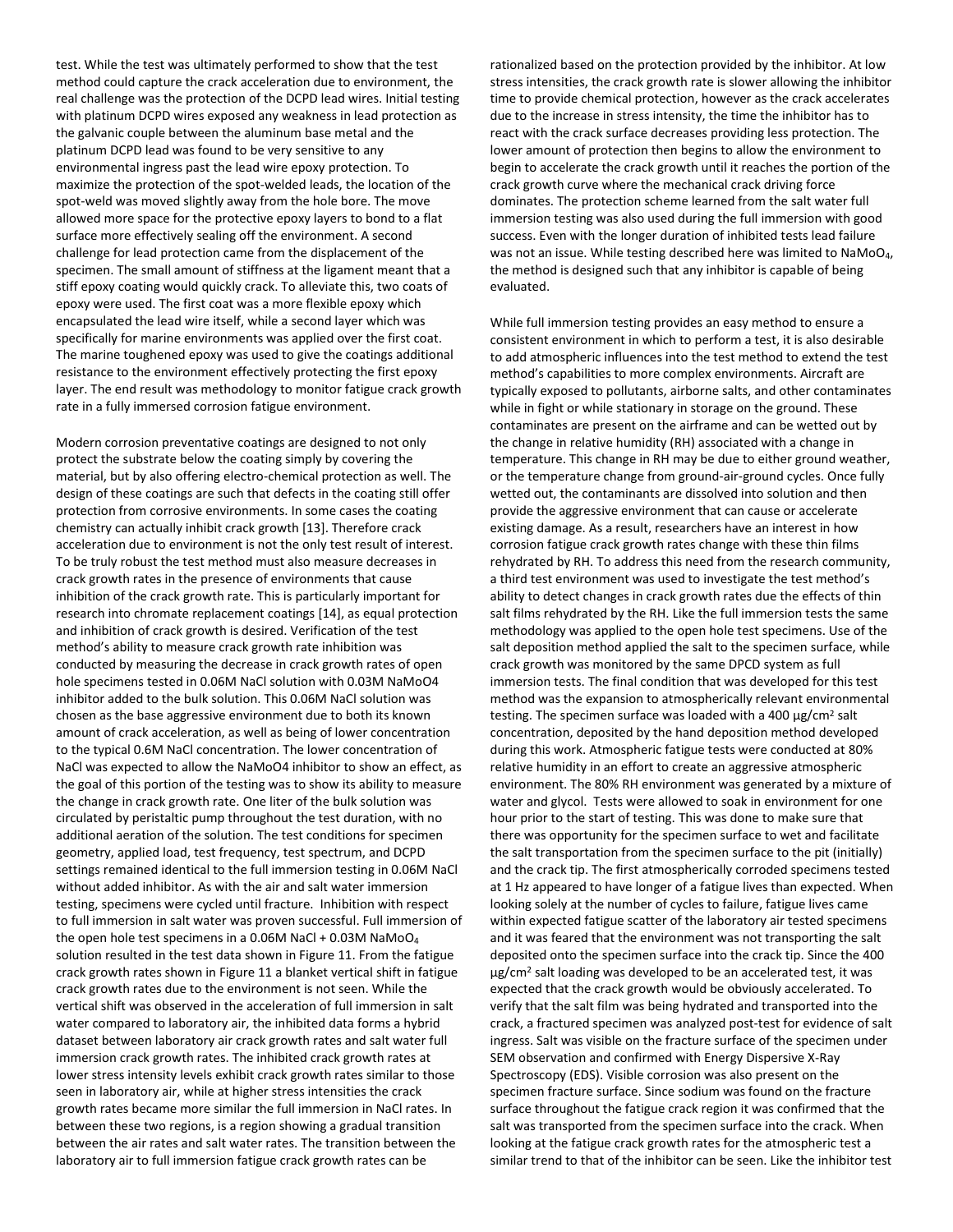the crack rates start out similar to air then exhibit a transition to full immersion rates. In the atmospheric tests the fatigue crack growth rate is equal to air from the start of the test until approximately ∆K equal to 4 MPa $√$ m. At this point there is an increase of fatigue crack growth rate until it matches the full immersion data at a ∆K of 4.75 MPa√m. After ∆K of 4.75 MPa√m the fatigue crack growth rates are approximately equal to full immersion for the rest of the test. What was theorized to be happening at this small crack growth is not the same mechanism as the inhibited tests, as there is no beneficial environment to protect the crack as the specimens are not coated with any type of protection. What is potentially happening is the physical crack size is acting as barrier to the ingress of the salt from the specimen surface. During the development of the lead wire protection it was noticed how the elongation of the specimen ligament was impacting the effectiveness of the epoxy at the leads. In a similar fashion the crack opening displacement will also be dictated by the stiffness of the specimen. So as the crack extends through the ligament, there is a larger change in the crack opening displacement, and with the larger crack opening displacement comes a greater opportunity for the environment to make it into the crack and affect crack growth rates. The similar fatigue crack growth rates of atmospheric and full immersion were also interesting. It was not expected that the crack acceleration would be similar to full immersion crack growth rates. It was expected that the thin film salt would actually be more aggressive than full immersion and show even more crack acceleration. It is thought that the RH levels that helped promote the surface wetting and salt transport into the crack also reduced the concentration of the sodium chloride solution. In wetting and drying scenarios thin salt films have been shown to exhibit higher salt concentrations as they progress through the drying cycle, and lower concentrations as they increase in RH during the wetting phase. In this case relative humidity was held constant at 80% RH. It is possible that even at RH closer to the deliquescence point of sodium chloride, the concentration is still well above the point in which the increase in crack growth rate would be seen making fatigue crack growth rates similar to full immersion plausible. Additionally, it is known that the film thickness influences which mechanism is responsible for the corrosion in the test environment [15], however for this work the film thickness was not measured. This test was designed to show the effects of simulated pollutants rehydrated by the atmospheric conditions and the increase in fatigue crack growth rate. At the higher humidity levels conducted in this test it is possible that film thicknesses were thick enough to mimic the full immersion mechanism resulting in the similar fatigue crack growth rates observed between the atmospheric and full immersion tests. Ultimately the desire is to know what environment effects are begin replicated with this test method, in order to generate results specific to researcher's desired environment. These tests were to show the ability of the test method to capture the potentially subtle changes between environments.

# *Conclusions*

This program successfully developed test methodologies for measuring the effects of environment on the crack growth rates of cracks nucleating from a small corrosion pit. The open hole specimen geometry developed for this test method was validated by creating a crack length calibration curve using the fracture surface data generated during laboratory air testing. The resulting crack growth rates compared favorably to the previously published legacy 7075- T651 fatigue crack growth data. The calibration curves generated from the laboratory air data were then applied to DCPD crack length measurements and crack growth rate data was collected for additional environments relevant to corrosion fatigue research. Open hole specimens tested under full immersion in a salt water solution produced an increase in crack growth rate when compared to

laboratory air. The increase in crack growth rate was observed throughout the entire crack growth curve, as expected in a known aggressive test environment. Similarly, when 0.03M sodium molybdate was added to the sodium chloride solution the test method successfully captured the inhibition of crack growth at lower values of ΔK replicating observations made by other researchers. The reduced crack growth resulted in capturing the expected decrease in fatigue crack growth rate. The inhibition effect was pronounced enough that the decrease in crack growth rate increased fatigue life beyond the laboratory air data. Test sensitivity is good enough that trends in initiation data are beginning to form. From the test data it was observed that inhibited crack growth behaved like a hybrid of the air and full immersion data. For small crack sizes at low ∆K crack growth was below the air data (inhibited region), however once the ∆K reaches approximately 6MPa√m the crack growth rate begins increasing until matching the saltwater environment crack growth rate throughout the remainder of the test. Atmospherically relevant thin salt films were successfully applied to the open hole specimen surface through means of hand deposition. The resulting thin salt films were rehydrated with a water and glycerol solution to maintain constant relative humidity inside the test cell. The resulting increase in fatigue crack growth rate was captured by the test method and was found to be similar to full immersion rates when hydrated at 80% relative humidity.

- Successfully developed and refined techniques for using DCPD as a viable crack measurement tool
- Developed techniques for the creation of laboratory generated pits representative of naturally formed pits
- Generated fatigue crack growth rates that demonstrate the method's ability to capture data in multiple environments
- Acceleration in NaCl full immersion
- $\cdot \cdot$  Inhibition in NaCl +sodium molybdate (Na<sub>2</sub>MoO<sub>4</sub>)
- ❖ Acceleration under thin film conditions
- This work was funded under USAFA Broad Agency Announcements (FA-7000-11-2-0011; FA7000-14-2-0013) by the United States Office of the Secretary of Defense Corrosion Policy and Oversight Office under the Technical Corrosion Collaboration (TCC) and by the Office of Naval Research Science and Technology (N0001413C0113). Research was completed at the United States Air Force Academy Center for Aircraft Structural Life Extension (CAStLE).

# *References*

1. R.P. Wei, et al. (1997), "Corrosion and Corrosion Fatigue of Aluminum Alloys: Chemistry, Micromechanics And Reliability", AFSOR Grant No. F49620-93-1-0426, LEHIGH UNIVERSITY, Bethlehem, PA 2. Z. Gasem, and R.P. Gangloff, "Rate-Limiting Processes in Environmental Fatigue Crack Propagation in 7000-series Aluminum Alloys", in Chemistry and Electrochemistry of Corrosion and Stress Corrosion Cracking, R.H. Jones, Editor. (2001), TMS-AIME: Warrendale, PA. p. 501-521.

3. J.Papazian, E. L. Anagnostou, R.J. Christ, et al. (2009), "DARPA/NCG Structural Integrity Prognosis System", HR0011-04-C-0003. DARPA, Arlington, VA

and Astronautics, 37, 1304-1310

4. J.K. Donald, and J. Ruschau, "Direct Current Potential Difference Fatigue Crack Measurement Techniques" In Fatigue Crack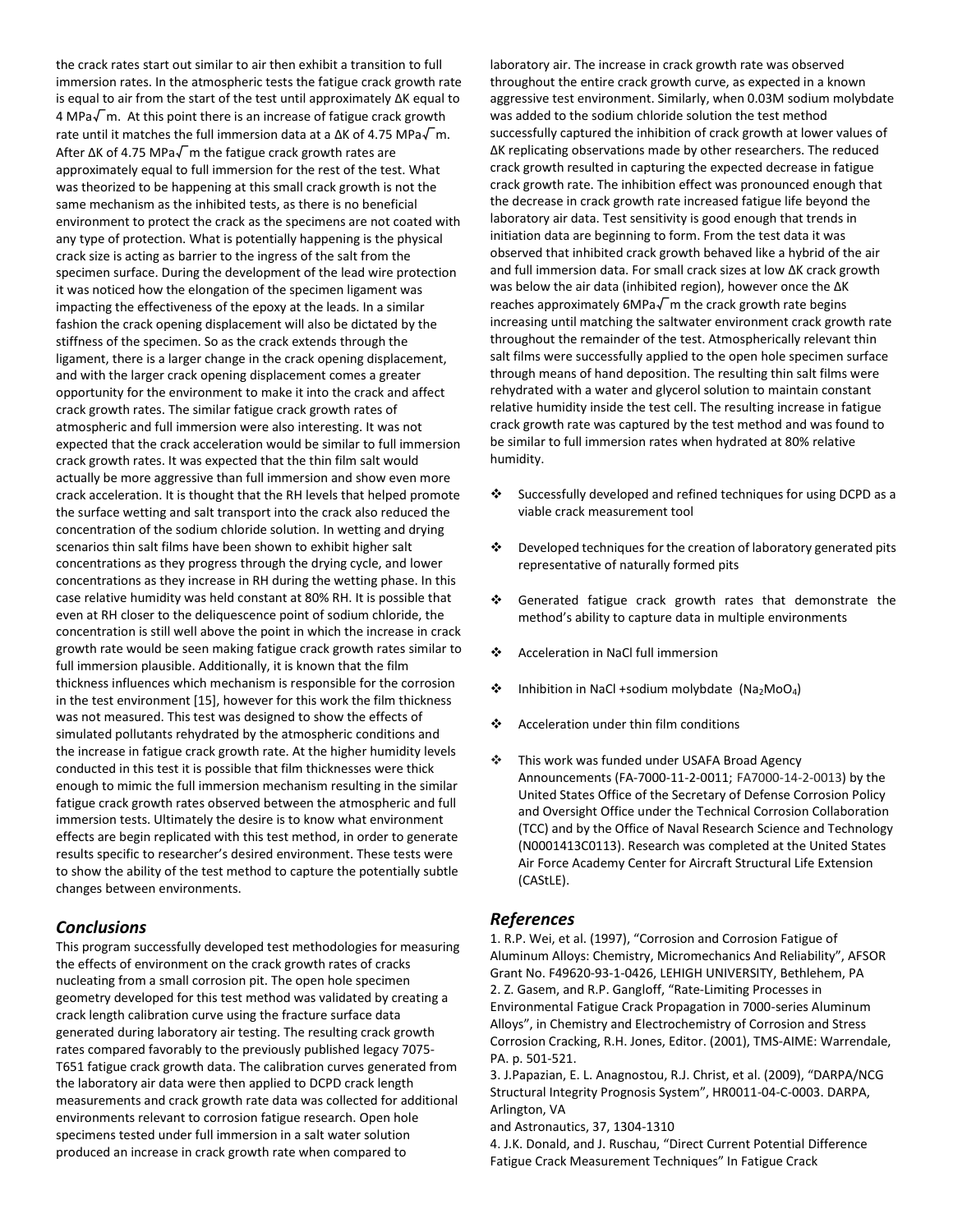Measurement: Techniques and Applications, Eds. K. J. Marsh, R. A. Smith, and R. O. Ritchie, Engineering Materials Advisory Service Ltd., Warley, UK, 1991, 11-37.

5. J.B. Burns, R.P. Gangloff, and R.W. Bush, Effect of environment on corrosion induced fatigue crack formation and early propagation in aluminum alloy 7075-T651. DoD Corrosion Conference Proceedings, La Quinta, CA, Aug 2011

6. S.E. Gaylon-Dorman, J.W. Rausch, S.R. Arunachalam, J.T. Burns, R.P. Gangloff, and S.A. Fawaz (2016). Managing Environmental Impacts on Time-Cycle Dependent Structural Integrity of High Performance DoD alloys. SAFE, Inc.

7. I.S. Cole, W.D. Ganther, J.O. Sinclair, D. Lau, D.A. Paterson, A study of the wetting of metal surfaces in order to understand the processes controlling atmospheric corrosion, Journal of the Electrochemical Society, 151, 12 (2004)

8. J.A. Feeney, J.C. McMillan, and R. P. Wei, Metallurgical Transactions, Vol. 1, 1970, pp.1741-1757.

9. P.C. McKeighan, J.H. Feiger, and D.H. McKnight, "Round Robin Test program and Results for Fatigue Crack Growth Measurement in Support of ASTM Standard E647," Final Report, Southwest Research Institute (2008).

10. J. S. Warner, S. Kim, and R.P. Gangloff, "Molybdate inhibition of environmental fatigue crack propagation in Al-Zn-Mg-Cu", International Journal of Fatigue, 2009

11. ASTM D5032-11, Standard Practice for Maintaining Constant Relative Humidity by Means of Aqueous Glycerin Solution, ASTM international, West Conshohocken, PA, 2011[, www.astm.org](http://www.astm.org/)

12. K.M. Gruenberg, B.A. Craig, and B.M. Hillberry (1999). "A probabilistic method for predicting the variability in fatigue behavior of 7075-T6 aluminum", Journal of the American Institute of Aeronautics 13. Lui, X.F., S.J. Huang, and H.C. Gu, Crack Growth Behaviour of High Strength Aluminium Alloy in 3.5% NaCl Solution with Corrosion Inhibiting Pigments. International Journal of Fatigue, 2002. 24(7): p. 803-809.

14. Florent Bocher, James Dante, John R. Scully Samuel Madden and Arwen Wilson, "Scientific Understanding of the Mechanisms of Non-Chromate Corrosion Inhibitors" Final Report SERDP Project WP-1621 (2014).

15. C. Liu, J. Srinivasan, and R. G. Kelly "Electrolyte Film Thickness Effects on the Cathodic Current Availability in a Galvanic Couple", Journal of The Electrochemical Society, 2017 volume 164, issue 13, C845-C855

# FIGURE CAPTIONS

FIGURE 1. Typical Open Hole Specimen

FIGURE 2. Scanning Electron Microscopy of micro-pit near the bulk material

FIGURE 3. Typical arrangement of DCPD leads near laboratory created corrosion pits

FIGURE 4. Schematic of applied marker spectrum

FIGURE 5. Scanning Electron Microscopy of marker bands as observed on the fracture surface

FIGURE 6. Example marker measurement and representative fracture surface

FIGURE 7. Calibration curve for normalized DCPD voltage and crack length

FIGURE 8. Open hole specimen installed in the full immersion test cell FIGURE 9. Crack growth rate comparison between characterized 7075- T651, open hole specimen, SEN specimen.

FIGURE 10. Fatigue crack growth rate data comparing laboratory air and full immersion in salt water

FIGURE 11. Comparison between laboratory air, full immersion in salt water, full immersion in salt water with added molybdate FIGURE 12. Open hole specimen in atmospheric test cell

FIGURE 13. Comparison of fatigue crack growth rates between laboratory air and hydrated thin salt film test conditions. FIGURE 14. Schematic showing the standard DCPD spot-weld configuration vs. the stitched spot-weld configuration FIGURE 15. Micrograph of a cross-sectioned platinum spot-weld

# *Figures*



FIGURE 1. Typical Open Hole Specimen, inches [mm]



FIGURE 2. Scanning Electron Microscopy of micro-pit near the bulk material



FIGURE 3. Typical arrangement of DCPD leads near laboratory created corrosion pits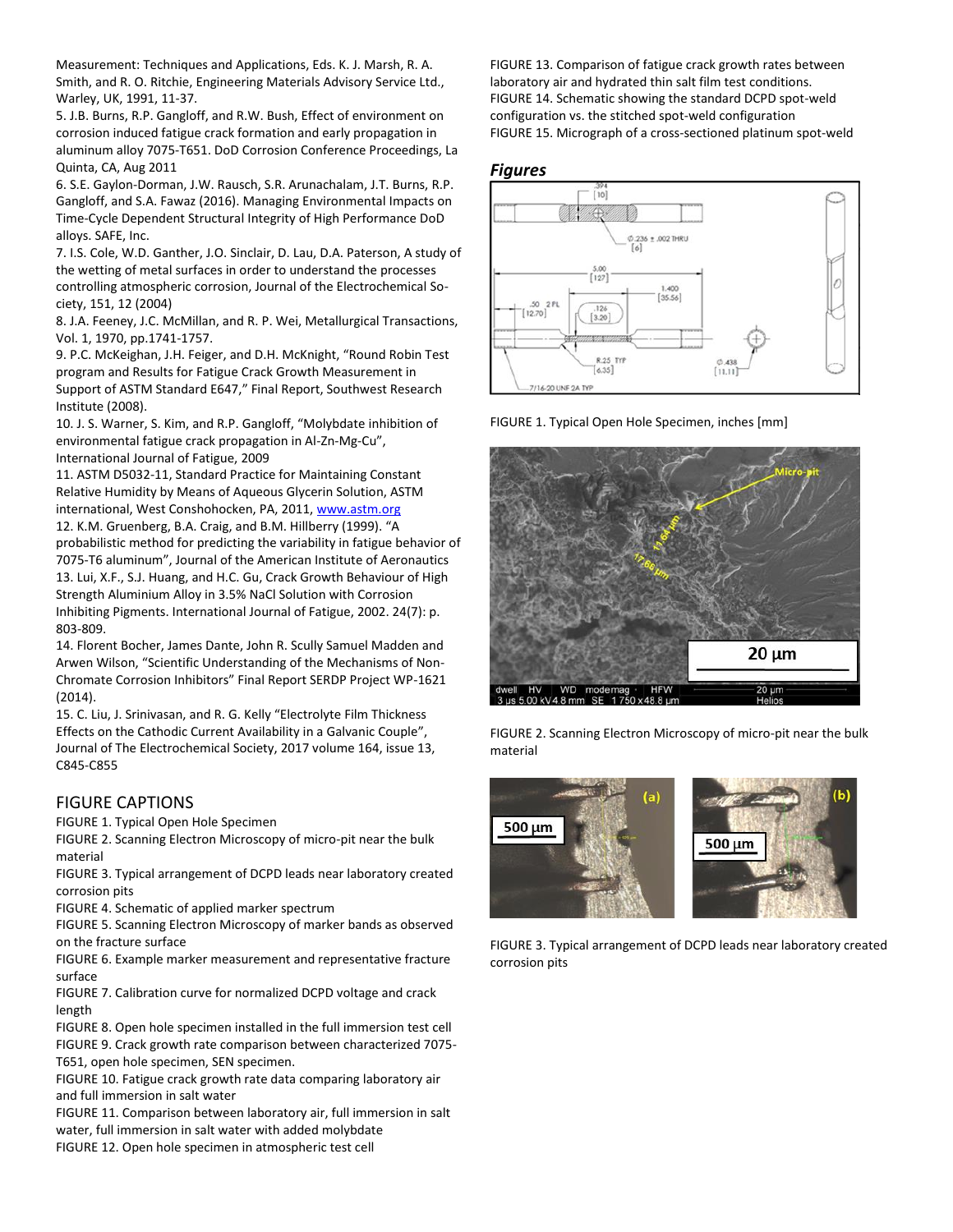

FIGURE 4. Schematic of applied marker spectrum



FIGURE 5. Scanning Electron Microscopy of marker bands as observed on the fracture surface



FIGURE 6. Example marker measurement and representative fracture surface



FIGURE 7. Calibration curve for normalized DCPD voltage and crack length



FIGURE 8. Open hole specimen installed in the full immersion test cell



FIGURE 9. Crack growth rate comparison between characterized 7075- T651, open hole specimen, SEN specimen.



FIGURE 10. Fatigue crack growth rate data comparing laboratory air and full immersion in salt water